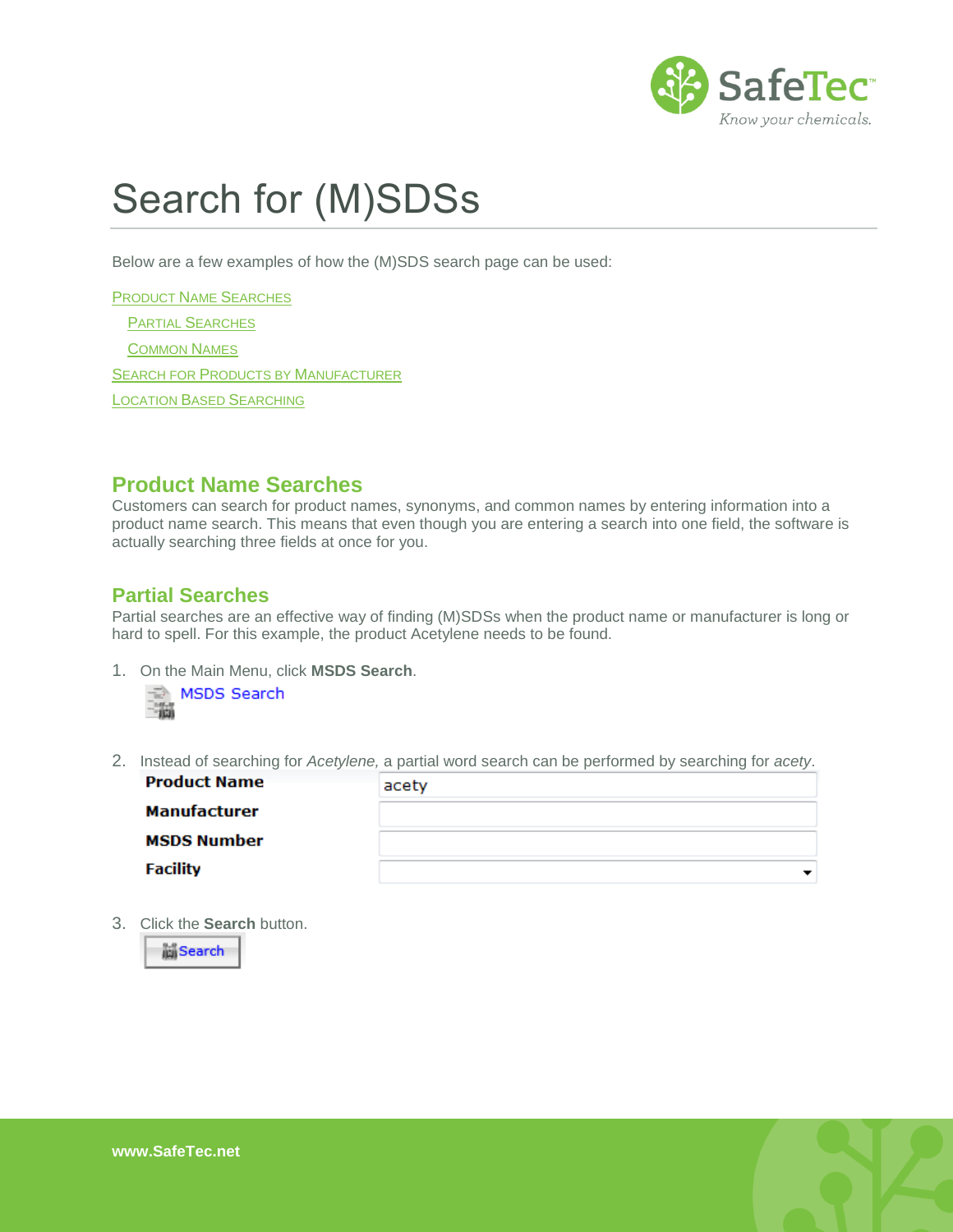

4. Any product with the letters *actey* in it will be found. In this case, two products called Acetylene were found. Click on a product name to open a record.

|     | MSDS Product Name ↑ 1                                                                           | <b>Common</b><br><b>Names</b> | <b>Manufacturer</b>                               | <b>Revision</b><br><b>Date</b> |
|-----|-------------------------------------------------------------------------------------------------|-------------------------------|---------------------------------------------------|--------------------------------|
| ᅐ   | 1,3-Dihydroxyacetone, Dimer, 98%                                                                | Acetone                       | Thermo Fisher Scientific, Inc.                    | 10/3/2005                      |
| 口头  | 5 mls EPA Method 1664 LCS Sol. In Acetone, 40 mg Total Of Stearic Acid<br><b>And Hexadecane</b> |                               | Organic Standards Solutions<br>International, LLC | 12/15/2010                     |
| 人   | <b>Acetic Acid</b>                                                                              |                               | Drew's chemical Thermo Fisher Scientific, Inc.    | 7/30/2010                      |
| 口飞  | Acetone                                                                                         |                               | Sunnyside Corp.                                   | 3/20/2009                      |
| ᆽ   | Acetone                                                                                         |                               | Sigma-Aldrich Corp.                               | 2/12/2011                      |
| 口头  | <b>Acetylene</b>                                                                                |                               | Airgas, Inc.                                      | 10/14/2014                     |
| ТĀ, | Acetylene                                                                                       |                               | Air Liguide                                       | 4/15/2011                      |
| ᆽ   | <b>Iodoacetamide</b>                                                                            | Dan's favorite                | Bio-Rad Laboratories, Inc.                        | 1/20/2010                      |

#### <span id="page-1-0"></span>**Common Names**

Common names can be associated to a product by admin users. If a common name has been assigned, products can be searched for by their common names in the *Product Name* search field. This can be helpful when a product name difficult to spell, or if the employees using the product refer to it by another name.

1. In the MSDS Search page, enter the product by its common name.

| <b>Product Name</b>                                 | nail polish remover |
|-----------------------------------------------------|---------------------|
| Manufacturer                                        |                     |
| <b>MSDS Number</b>                                  |                     |
| <b>Facility</b>                                     | $\checkmark$        |
| 2. Click the <b>Search</b> button.<br><b>Search</b> |                     |

3. The product acetone was found, because in this example the common name nail polish remover was associated to it. The common name field does not show by default on the search results screen, but can be set to show up. Click on the product name to open the record.

| MSDS Product Name 1 | Common Names                   | <b>Manufacturer</b>                       | <b>MSDS Number Revision Date</b> |  |
|---------------------|--------------------------------|-------------------------------------------|----------------------------------|--|
| <u>Acetone</u>      | degreaser, nail polish remover | Ashland (Valvoline) MSDS-001568 10/8/2013 |                                  |  |

# <span id="page-1-1"></span>**Search for Products by Manufacturer**

- 1. On the Admin Main Menu, click **MSDS Search**. MSDS Search 一篇
- 2. In the *Manufacturer* field, enter the company name you are searching for.

**Product Name** acet **Manufacturer** air